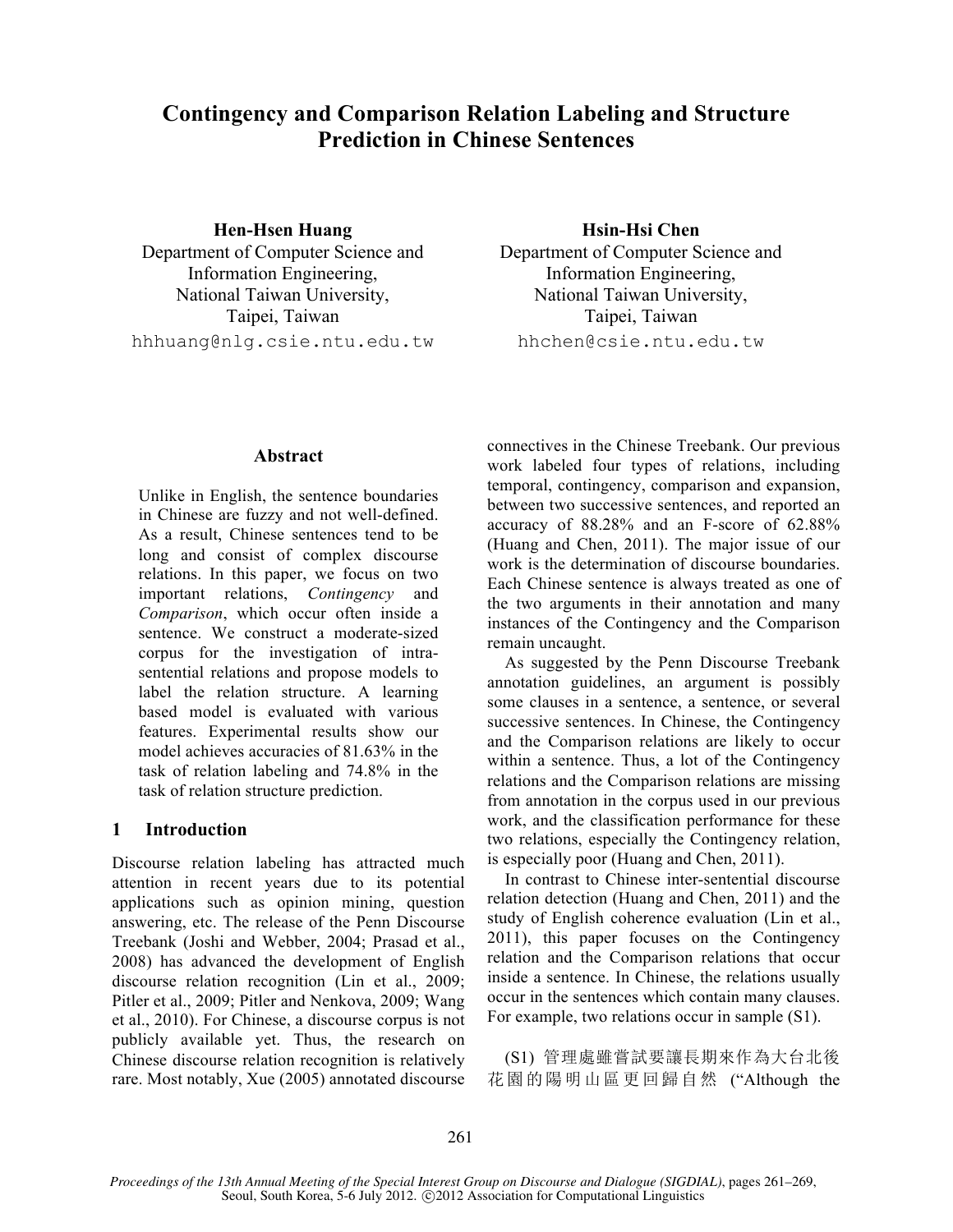management office tried to make the Yangmingshan area a more natural environment as the long-term garden of Taipei"), 但隨著週休二 日、經濟環境改善 ("But due to the two-day weekend and the improved economic conditions"), 遊客帶來停車、垃圾等間接影響卻更為嚴重 ("The issues of tourists parking, garbage, and other indirect effects become more serious")。

In (S1), the long sentence consists of three clauses, and such a Chinese sentence is expressed as multiple short sentences in English. Figure 1 shows that a *Comparison* relation occurs between the first clause and the last two clauses, and a *Contingency* relation occurs between the second clause and the third clause. An explicit paired discourse marker 雖 (although) … 但 (but) denotes a Comparison relation in (S1), where the first clause is the first argument of this relation, and the second and the third clauses are the second argument of this relation. In addition, an implicit Contingency relation also occurs between the second and the third clauses. The second clause is the cause argument of this Contingency relation, and the third clause is its effect. It shows a nested relation, which makes relation labeling and relation structure determination challenging.

In Chinese, an explicit discourse marker does not always uniquely identify the existence of a particular discourse relation. In sample (S2), a discourse marker 而 "moreover" appears, but neither Contingency nor Comparison relation exists between the two clauses. The discourse marker  $\overline{m}$  has many meanings. Here, It has the meaning of "and" or "moreover", which indicates an Expansion relation. In other usages, it may have the meaning of "but" or "however", which indicates a Comparison relation.

(S2) 而大陸經濟開放10年以來,其進步更 令人刮目相看。 ("Moreover, the progress of mainland is more impressive due to its economic openness for the last 10 years.")

Note that the relation structure of a sentence cannot be exactly derived from the parse tree of the sentence. Shown in Figure 2 is the structure of sample (S3) based on the syntactic tree generated by the Stanford parser. However, it is clear that the correct structure of (S3) is the one shown in Figure 3.

(S3) 目前雖然還只能在圖片上讓女性露露臉 ("Although women only appear in the pictures"), 但未來女性的貢獻 ("The contribution of women"),將是教科書另一個著墨的重點 ("Will be another major focus in textbooks in the future")。

This shows that the Stanford parser does not capture the information that the last two clauses form a unit, which in turn is one of the two arguments of a Comparison relation.

In this work, we investigate intra-sentential relation detection in Chinese. Given a Chinese sentence, our model will predict if Contingency or Comparison relations exist, and determine their relation structure. In Section 2, the development of a corpus annotated with Contingency and Comparison relations is presented. The methods and the features are proposed in Section 3. In Section 4, the experimental results are shown and discussed. Finally, Section 5 concludes this paper.



Figure 1: Relation structure of sample (S1).



Figure 2: Structure of sample (S3) based on the syntactic tree generated by the Stanford parser.



Figure 3: Correct structure of sample (S3)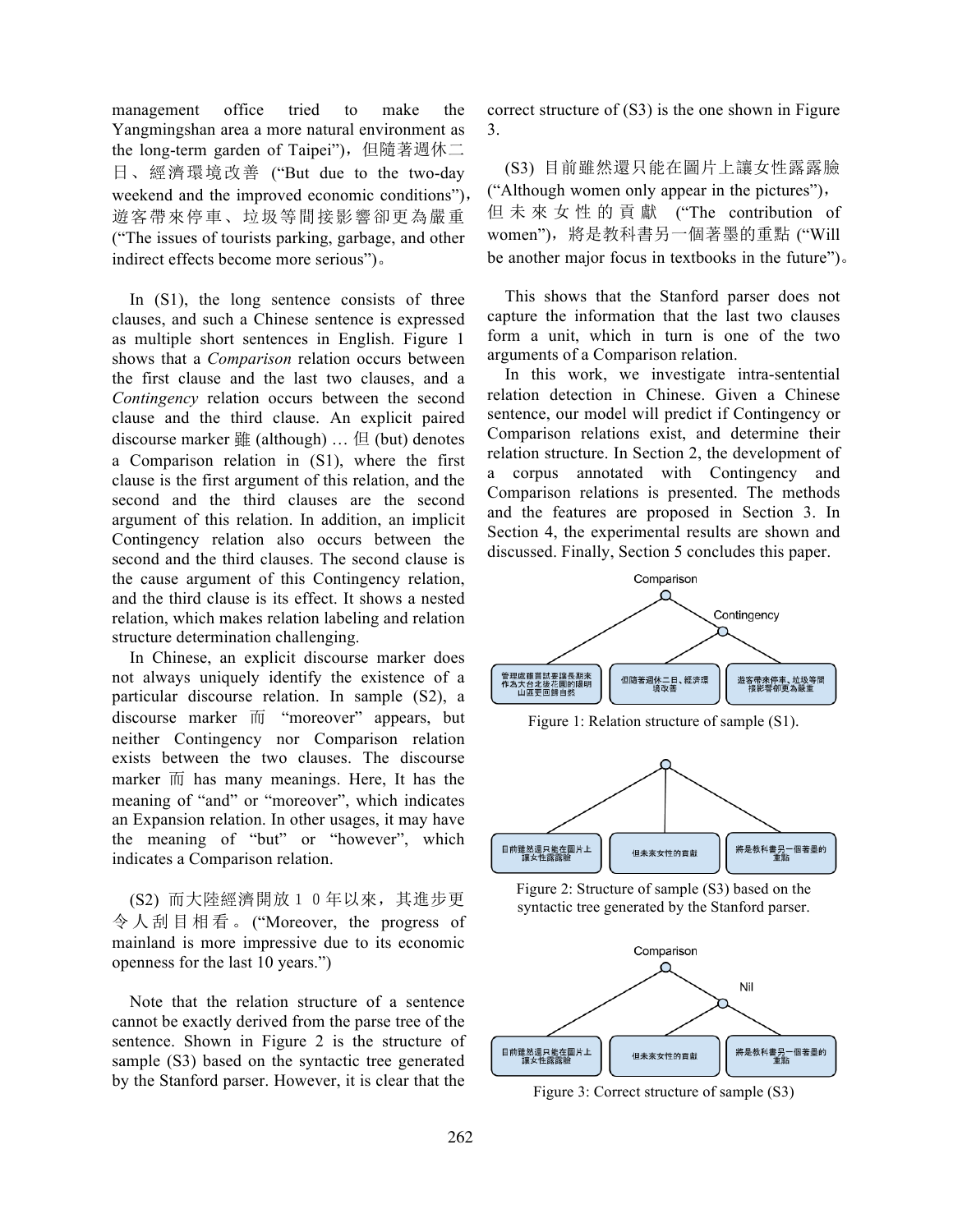# **2 Dataset**

The corpus is based on the Sinica Treebank (Huang et al., 2000). A Total of 81 articles are randomly selected from the Sino and Travel sets. All the sentences that consist of two, three, and four clauses are extracted for relation and structure labeling by native Chinese speakers.

A web-based system is developed for annotation. The annotation scheme is designed as follows. An annotator first signs in to the annotation system, and a list of sentences that are assigned to the annotator are given. The annotator labels the sentences one by one in the system. A sentence is split into clauses along commas, and all of its feasible binary tree structures are shown in the interface. The annotator decides if a Contingency/Comparison relation occurs in this sentence. The sentence will be marked as "Nil" if no relation is found. If there is at least one relation in this sentence, the annotator then chooses the best tree structure of the relations, and the second page is shown.

The previously chosen tree structure is presented again, and at this time the annotator has to assign a suitable relation type to each internal node of the tree structure. The relation type includes Contingency "因果", Comparison "轉折", and Nil. For example, in sample (S4), its three internal nodes are annotated with three relation types as shown in Figure 4.

(S4) 即使沒有傳承的使命感 ("Even without the sense of mission of the heritage"), 為了尋求 更好的治療方式 ("In order to seek better treatments"),也會驅使這些醫學工作者跨越領 域區隔 ("These medical workers will be driven crossing domain areas"),去尋找資源 ("To find resources")。

The number of feasible relation structures of a sentence may be very large depending on the number of clauses. For a sentence with *n* clauses, the number of its feasible structures is given as the recursive function  $f(n)$  as follows, and the number of its feasible relation structures is  $3^{n-1}f(n)$ .

$$
f(n) = \begin{cases} 1, & n = 1\\ \sum_{i=1}^{n-1} f(n-i)f(i), & n > 1 \end{cases}
$$



Figure 4: Relation structure of sample (S4).

| Explicit/ | Relations   | $2 -$    | $3 -$    | 4-       | Total    | $\frac{0}{0}$ |
|-----------|-------------|----------|----------|----------|----------|---------------|
| implicit  |             | Clause   | Clause   | Clause   |          |               |
| Explicit  | Both        | $\theta$ |          | 6        | 11       | 0.89%         |
|           | Contingency | 59       | 72       | 45       | 176      | 14.31%        |
|           | Comparison  | 41       | 57       | 22       | 120      | 9.76%         |
|           | Nil         | 269      | 249      | 169      | 687      | 55.85%        |
| Implicit  | Both        | $\theta$ | 0        | $\theta$ | $\theta$ | $0.00\%$      |
|           | Contingency | 11       | 8        | $\theta$ | 19       | 1.54%         |
|           | Comparison  | 6        | $\Omega$ | $\theta$ | 6        | 0.49%         |
|           | Nil         | 125      | 56       | 4        | 211      | 17.15%        |
| All       |             | 511      | 447      | 272      | 1,230    | 100.00%       |

Table 1: Statistics of the dataset.

For a two-clause sentence, there are only one tree structure and three possible relation tags (Contingency, Comparison, and Nil) for the only one internal node, the root. For a three-clause sentence, there are two candidate tree structures and nine combinations of the relation tags. For a four-clause sentence, there are five candidate tree structures and 27 combinations of the relation tags. There are theoretically 3, 18, and 135 feasible relation structures for the two-, three-, and fourclause sentences, respectively, though only 49 types of relations structures are observed in the dataset.

Each sentence is shown to three annotators, and the majority is taken as the ground-truth. The Fleiss-Kappa of the inter-annotator agreement is 0.44 (moderate agreement). A final decider is involved to break ties. The statistics of our corpus are shown in Table 1. The explicit data are those sentences which have at least one discourse marker. The rest of the data are implicit. A total of 11 explicit sentences which contain both Contingency and Comparison relations form complex sentence compositions. The implicit samples are relatively rare.

# **3 Methods**

To predict the intra-sentential relations and structures, two learning algorithms, the modern implementation of the decision tree algorithm,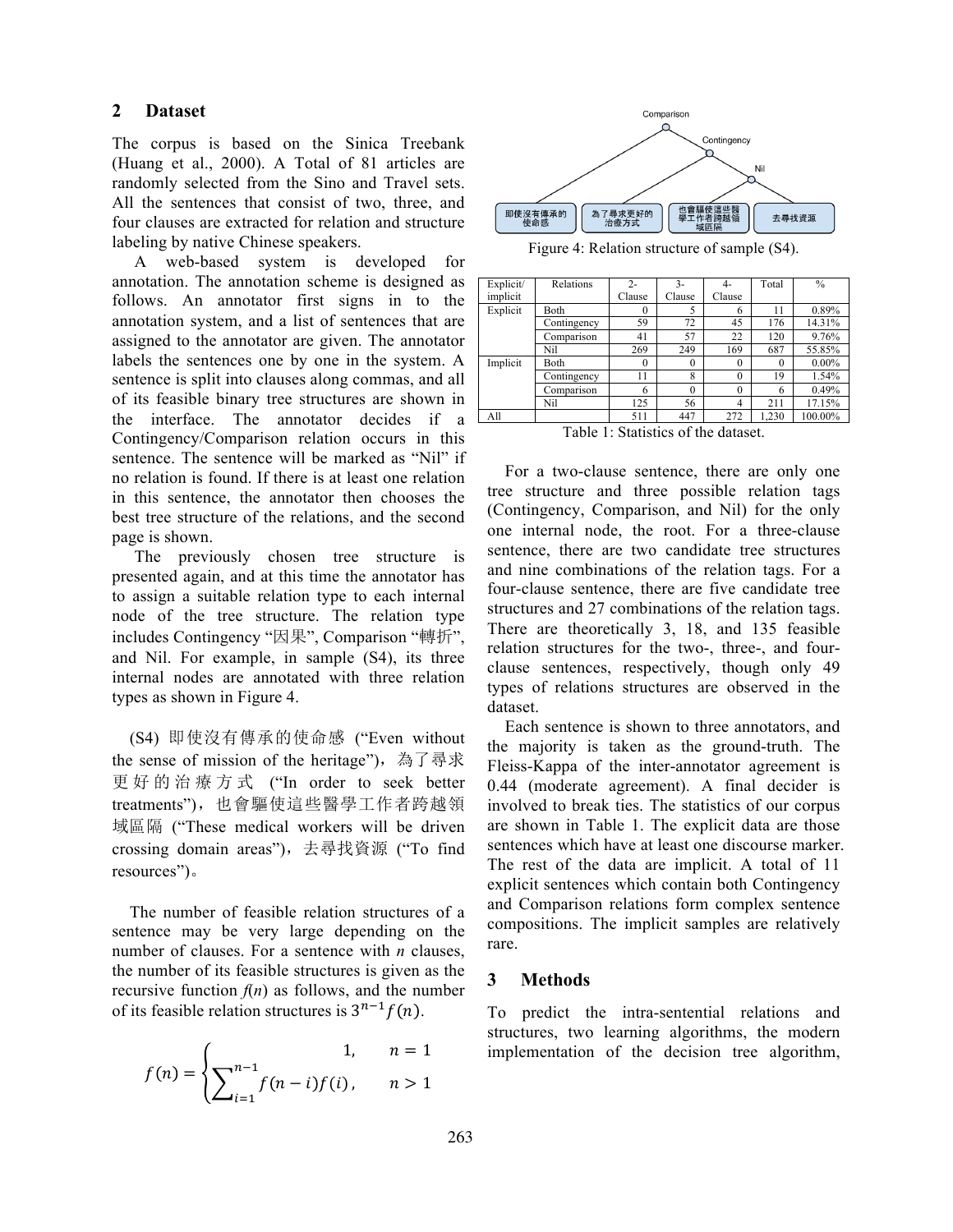$C5.0<sup>1</sup>$ , and the support vector machine, SVMlight<sup>2</sup>, are applied. The linguistic features are the crucial part in the learning-based approaches. Various features from different linguistic levels are evaluated in the experiments as shown below.

*Word*: The bags of words in each clause. The Stanford Chinese word segmenter<sup>3</sup> is applied to all the sentences to tokenize the Chinese words. In addition, the first word and the last word in each clause are extracted as distinguished features.

*POS*: The bags of parts of speech (POS) of the words in each clause are also taken as features. All the sentences in the dataset are sent to the Stanford parser <sup>4</sup> that parses a sentence from a surface form into a syntactic tree, labels POS for each word, and generates all the dependencies among the words. In addition, the POS tags of the first word and the last word in each clause are extracted as distinguished features.

*Length*: Several length features are considered, including the number of clauses in the sentence and the number of words for each clause in the sentence.

*Connective*: In English, some words/phrases called connectives are used as discourse markers. For example, the phrase "due to" is a typical connective that indicates a Contingency relation, and the word "however" is a connective that indicates a Comparison relation.

Similar to the connectives in English, various words and word pair patterns are usually used as discourse markers in Chinese. A dictionary that contains several types of discourse markers is used. The statistics of the connective dictionary and samples are listed in Table 2. An intra-sentential phrase pair indicates a relation which occurs only inside a sentence. In other words, a relation occurs when the two phrases of an intra-sentential pair exist in the same sentence no matter whether they are in the same clause or not. In contrast, an intersentential connective indicates a relation that can occur across neighboring sentences. Some connectives belong to both intra-sentential and inter-sentential types. Each connective in each clause is detected and marked with its corresponding type. For example, the phrase 相對

的 "In contrast" will be marked as a connective that belongs to Comparison relation. The number of types and scopes of the connectives in a sentence are used as features.

*Dependency*: The dependencies among all words in a sentence are used as features. The Stanford parser generates dependency pairs from the sentence. A dependency pair consists of two arguments, i.e., the governor and the dependent, and their types. We are interested in those dependency pairs that are across two clauses. That is, the two arguments of a pair are from different clauses. In our assumption, the clauses have a closer connection if some dependencies occur between them. All such dependency pairs and their types are extracted and counted.

*Structure*: Recent research work reported improved performance using syntactic information for English discourse relation detection. In the work of Pilter and Nenkova (2009), the categories of a tree node, its parent, its left sibling, and its right sibling are taken as features. In the work of Wang et al. (2010), the entire paragraph is parsed

| <b>Relation</b> | Type                      | #   | <b>Samples</b>               |
|-----------------|---------------------------|-----|------------------------------|
| Temporal        | <b>Single Phrase</b>      | 41  | 目前"now"                      |
|                 |                           |     | 之後 "after"                   |
|                 | Intra-Sent                | 80  | 接著再 "Thenagain"              |
|                 | Phrase Pair               |     | 當初曾 "At firstever"           |
|                 | Inter-Sent                | 30  | 當初後來 "InitiallyLater"        |
|                 | Phrase Pair               |     | 最早緊接著 "At firstThen"         |
| Contingency     | Single Phrase             | 62  | 如此一來 "As a result"           |
|                 |                           |     | 假設 "If"                      |
|                 | Intra-Sent<br>Phrase Pair | 180 | 如果則 "If  then"               |
|                 |                           |     | 無論都 "Whether "               |
|                 | Inter-Sent                | 14  | 既然看來 "Since It seems"        |
|                 | Phrase Pair               |     | 幸而不然 "Fortunately otherwise" |
| Comparison      | <b>Single Phrase</b>      | 34  | 相對的 "In contrast"            |
|                 |                           |     | 未料 "Unexpectedly"            |
|                 | Intra-Sent                | 38  | 即使卻 "Even  but"              |
|                 | Phrase Pair               |     | 雖然仍 "Althoughstill"          |
|                 | Inter-Sent                | 15  | 雖說其實 "Although In fact"      |
|                 | Phrase Pair               |     | 儘管然而"Although However"       |
| Expansion       | Single Phrase             | 182 | 除此之外"in addition"            |
|                 |                           |     | 而目 "moreover"                |
|                 | Intra-Sent                | 106 | 不只而且 "Not onlybut also"      |
|                 | Phrase Pair               |     | 或者或者 "oror"                  |
|                 | Inter-Sent                | 26  | 首先…其次 "Firstly…Secondly"     |
|                 | Phrase Pair               |     | 既然況且 "SinceFurthermore"      |

Table 2: Statistics of connectives (discourse markers).

 $\frac{1}{2}$  http://www.rulequest.com/see5-unix.html  $\frac{2}{2}$  http://svmlight.joachims.org/

<sup>3</sup> http://nlp.stanford.edu/software/segmenter.shtml

<sup>4</sup> http://nlp.stanford.edu/software/lex-parser.shtml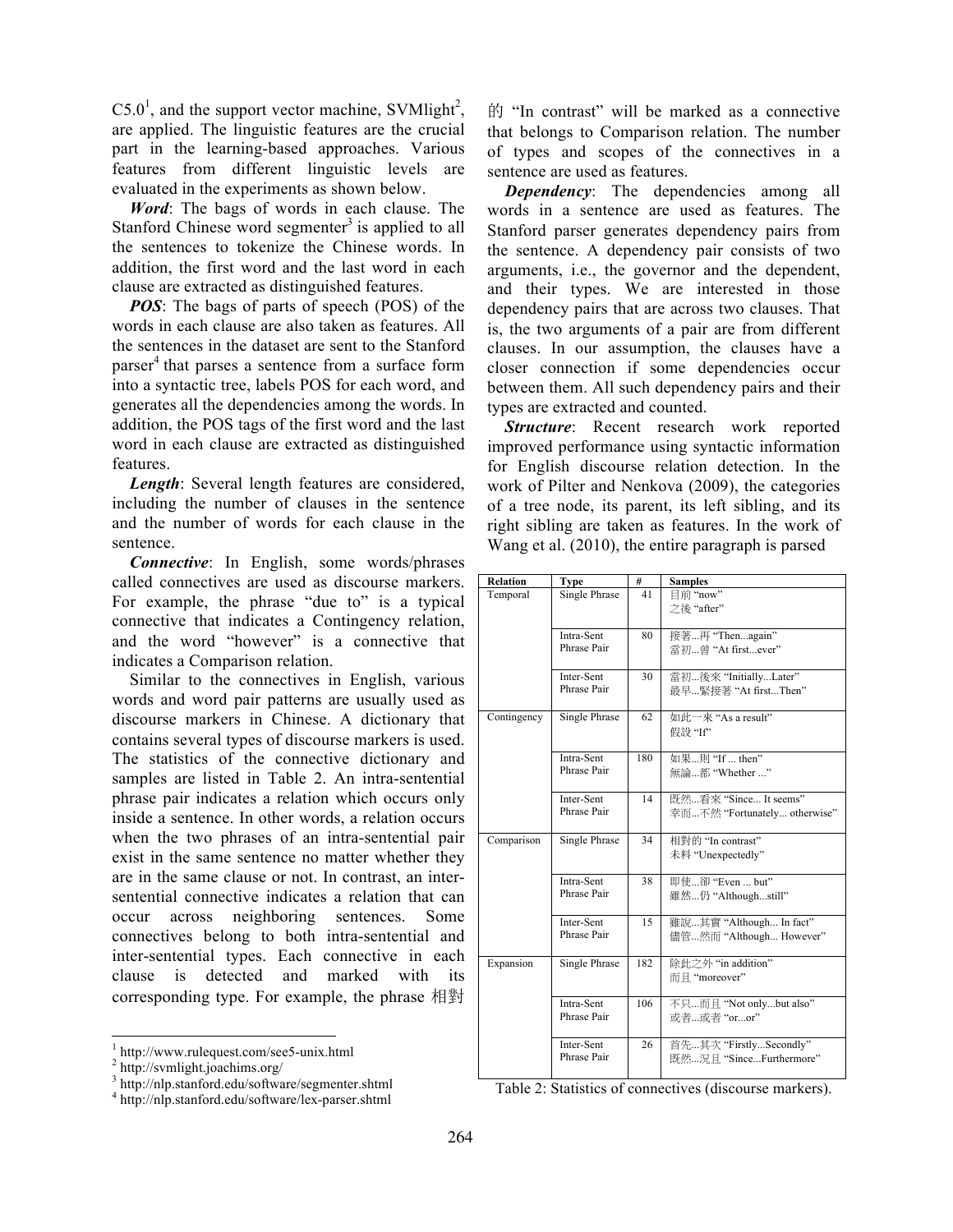

Figure 5: The upper three level sub-tree of  $(S1)$  and the punctuation sub-tree of (S1).

as a syntactic tree, and three levels of tree expansions are extracted as structured syntactic features.

To capture syntactic structure, we get the syntactic tree for each sentence using the Stanford parser, and extract the sub-tree of the upper three levels, which represents the fundamental composition of this sentence. In addition, all the paths from the root to each punctuation node in a sentence are extracted. From the paths, the depth of each comma node is counted, and the common parent node of every adjacent clause is also extracted. For example, the upper three level subtree of the syntactic tree of (S1) is shown in Figure 5. In addition, the sub-tree in the dotted line forms the structure of the punctuations in the (S1).

*Polarity*: A Comparison relation implies its two arguments are contrasting, and some contrasts are presented with different polarities in the two arguments. For example, sample (S5) is a case of Comparison.

(S5) 儘管天然環境如此優越,人為的不幸還 是叫高棉子民不得好過,遍嚐戰亂的痛楚。 ("Despite such favorable natural environment, man-made disasters still make the Khmer people unfortunate to suffer from the pain of war.")

The first clause in (S5) is positive ("favorable natural environment"), while the last two clauses are negative ("unfortunate to suffer from the pain of war"). Besides the connectives 儘管 "despite" and 還是 "still", the opposing polarity values between the first and the last two clauses is also a strong clue to the existence of a Comparison relation. In addition, the same polarity of the last two clauses is also a hint that no Comparison relation occurs between them.

To capture polarity information, we estimate the polarity of each clause and detect the negations from the clause. The polarity score is a real number estimated by a sentiment dictionary-based algorithm. For each clause, the polarity score, and the existence of negation are taken as features.

## **4 Experiments and Discussion**

#### **4.1 Experimental Results**

All the models in the experiments are evaluated by 5-fold cross-validation. The metrics are accuracies and macro-averaged F-scores. The t-test is used for significance testing.

We firstly examine our model for the task of two-way classification. In this task, binary classifiers are trained to predict the existence of Contingency and Comparison relations in a given sentence. For meaningful comparison, a majority classifier is used as a baseline model, which always predicts the majority class. In the dataset, 72.6% of the sentences involve neither Contingency nor Comparison. Thus, the major class is "Nil", and the accuracy and the F-score of the baseline model is 72.6% and 42.06%, respectively.

The experimental results for the two-way classification task are shown in Table 3. In the table, the symbol † denotes the lowest accuracy which has a significant improvement over the baseline at p=0.05 for the two models. The symbol ‡ denotes the adding of a single feature yields a significant improvement for the model at  $p=0.005$ .

The performance of the decision tree and the SVM are similar in terms of accuracy and F-score. Overall, the decision tree model achieves better accuracies. In the two-way classification task, the decision tree model with only the Word feature achieves an accuracy of 76.75%, which is significantly better than the baseline at p=0.05. For both the decision tree and the SVM, Connective is the most useful feature: performance is significantly improved with the addition of Connective.

Besides the binary classification task, we extend our model to tackle the task of finer classification. In the second task, four-way classifiers are trained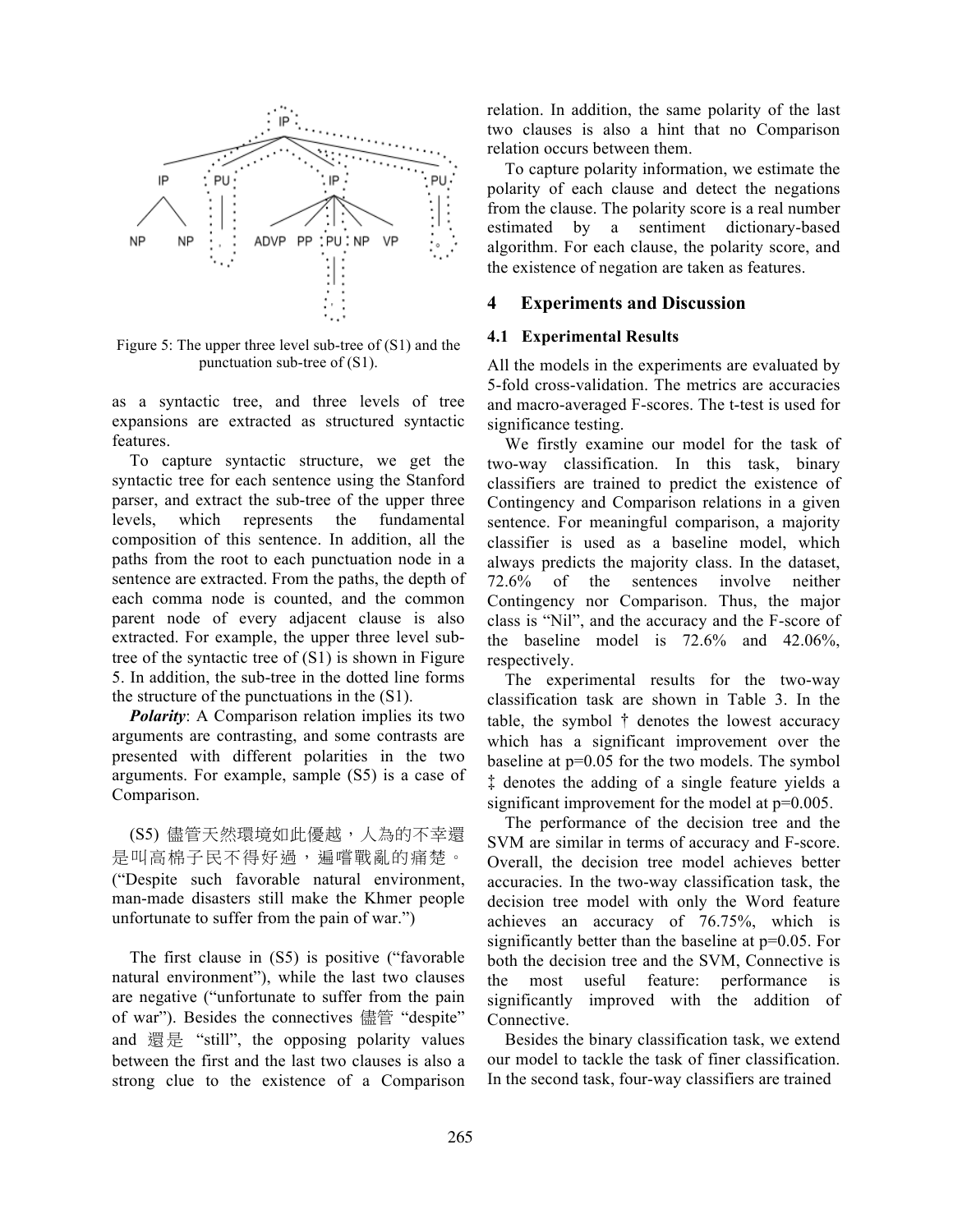|                | Decision Tree       |        | <b>SVM</b>     |         |  |
|----------------|---------------------|--------|----------------|---------|--|
| Features       | F-Score<br>Accuracy |        | Accuracy       | F-Score |  |
| Word           | †76.75%             | 58.94% | 72.36%         | 56.54%  |  |
| $+POS$         | 77.15%              | 61.72% | 72.28%         | 60.53%  |  |
| $+Length$      | 77.15%              | 61.72% | 72.60%         | 61.09%  |  |
| +Connective    | <b>‡81.63%</b>      | 71.11% | 178.05%        | 69.17%  |  |
| $+$ Dependency | 81.14%              | 70.79% | 77.80%         | 68.79%  |  |
| $+$ Structure  | 81.30%              | 70.78% | <b>†77.48%</b> | 69.08%  |  |
| $+$ Polarity   | 81.30%              | 70.78% | 77.64%         | 69.09%  |  |

Table 3: Performance of the two-way classification.

|                | Decision Tree    |         | <b>SVM</b>     |         |  |
|----------------|------------------|---------|----------------|---------|--|
| Features       | Accuracy         | F-Score | Accuracy       | F-Score |  |
| Word           | $\dagger$ 76.50% | 34.72%  | 73.58%         | 31.54%  |  |
| $+POS$         | 76.99%           | 36.77%  | 72.52%         | 34.44%  |  |
| $+Length$      | 76.99%           | 36.77%  | 72.36%         | 34.54%  |  |
| +Connective    | 79.84%           | 44.08%  | <b>‡77.89%</b> | 45.26%  |  |
| $+$ Dependency | 79.92%           | 44.47%  | <b>†77.07%</b> | 44.42%  |  |
| $+$ Structure  | 79.92%           | 44.47%  | 77.15%         | 44.69%  |  |
| +Polarity      | 79.92%           | 44.47%  | 77.40%         | 44.80%  |  |

Table 4: Performance of the four-way classification.

|                        | Decision Tree |          | <b>SVM</b> |         |  |
|------------------------|---------------|----------|------------|---------|--|
| Features               | Accuracy      | F-Score  | Accuracy   | F-Score |  |
| Word                   | 73.66%        | $3.00\%$ | 70.00%     | 3.62%   |  |
| $+POS$                 | 73.66%        | $3.00\%$ | 69.84%     | 4.29%   |  |
| $+Length$              | 73.66%        | $3.00\%$ | 70.00%     | 5.08%   |  |
| +Connective            | 74.80%        | 4.90%    | 74.39%     | 7.66%   |  |
| $+$ Dependency         | 74.72%        | 4.61%    | 72.60%     | 5.60%   |  |
| $+$ Structure          | 74.72%        | 4.61%    | 73.01%     | 5.49%   |  |
| 74.72%<br>$+$ Polarity |               | 4.61%    | 72.76%     | 5.23%   |  |

Table 5: Performance of the 49-way classification.

| Task      | Explicit            |           | Implicit |          |  |
|-----------|---------------------|-----------|----------|----------|--|
|           | F-score<br>Accuracy |           | Accuracy | F-score  |  |
| 2-way     | 77 97%              | $69.26\%$ | 88.98%   | 50.64%   |  |
| 4-way     | 76.06%              | $42.54\%$ | 88.98%   | 31.39%   |  |
| $49$ -way | 71 33%              | 4.88%     | 89.41%   | $1.92\%$ |  |

Table 6: Performances for explicit cases and implicit cases.

to predict a given sentence with four classes: existence of Contingency relations only, existence of Comparison relations only, existence of *Both* relations, and Nil. The experimental results of the four-way classification task are shown in Table 4. Consistent with the results of the two-way classification task, the addition of Connective to the SVM yields a significant improvement at p=0.005. The performance between the decision tree and the SVM is still similar, but the SVM achieves a slightly better F-score of 45.26% in comparison with the best F-score of 44.47% achieved by the decision tree.

We further extend our model to predict the full relation structure of a given sentence as shown in Figure 1 and Figure 4. This is a 49-way classification task because there are 49 types of the full relation structures in the dataset. Not only as many as 49-ways, 72.6% of instances belong to the Nil relation, which yields an unbalanced classification problem. The experimental results are shown in Table 5. In the most challenging case, the SVM achieves a better F-score of 7.66% in comparison with the F-score of 4.90% achieved by the decision tree. Connective is still the most helpful feature. Comparing the F-scores of the SVM in the three tasks with the F-scores of the decision tree, it shows that the SVM performs better for predicting finer classes.

#### **4.2 Explicit versus Implicit**

We compare the performances between the explicit instances and the implicit instances for the three tasks with the decision tree model trained on all features. The results are shown in Table 6.

The higher accuracies and the lower F-scores of the implicit cases are due to the fact that the classifier tends to predict the sentences as Nil when no connective is found, and most implicit samples are Nil. For example, the relation of Contingency in implicit sample (S6) should be inferred from the meaning of 帶給 "brought".

(S6) 得天獨厚的地理環境,的確帶給這個百 年港埠無窮的財富。("The unique geographical environment, it really brought the infinite wealth to this hundred-year port.")

In addition, some informal/spoken phrases are useful clues for predicting the relations, but they are not present in our connective dictionary. For example, the phrase  $\mathbb H$  if  $\mathbb H$  "if" implies a Contingency relation in (S7). This issue can be addressed by using a larger connective dictionary that contains informal and spoken phrases.

(S7) 想要以自助旅行的方式進行的話,那麼 隨團旅遊呢? ("If you want to backpacking, how about an organized tour?")

We regard an instance as explicit if there is at least one connective in the sentence. However, many explicit instances are still not easy to label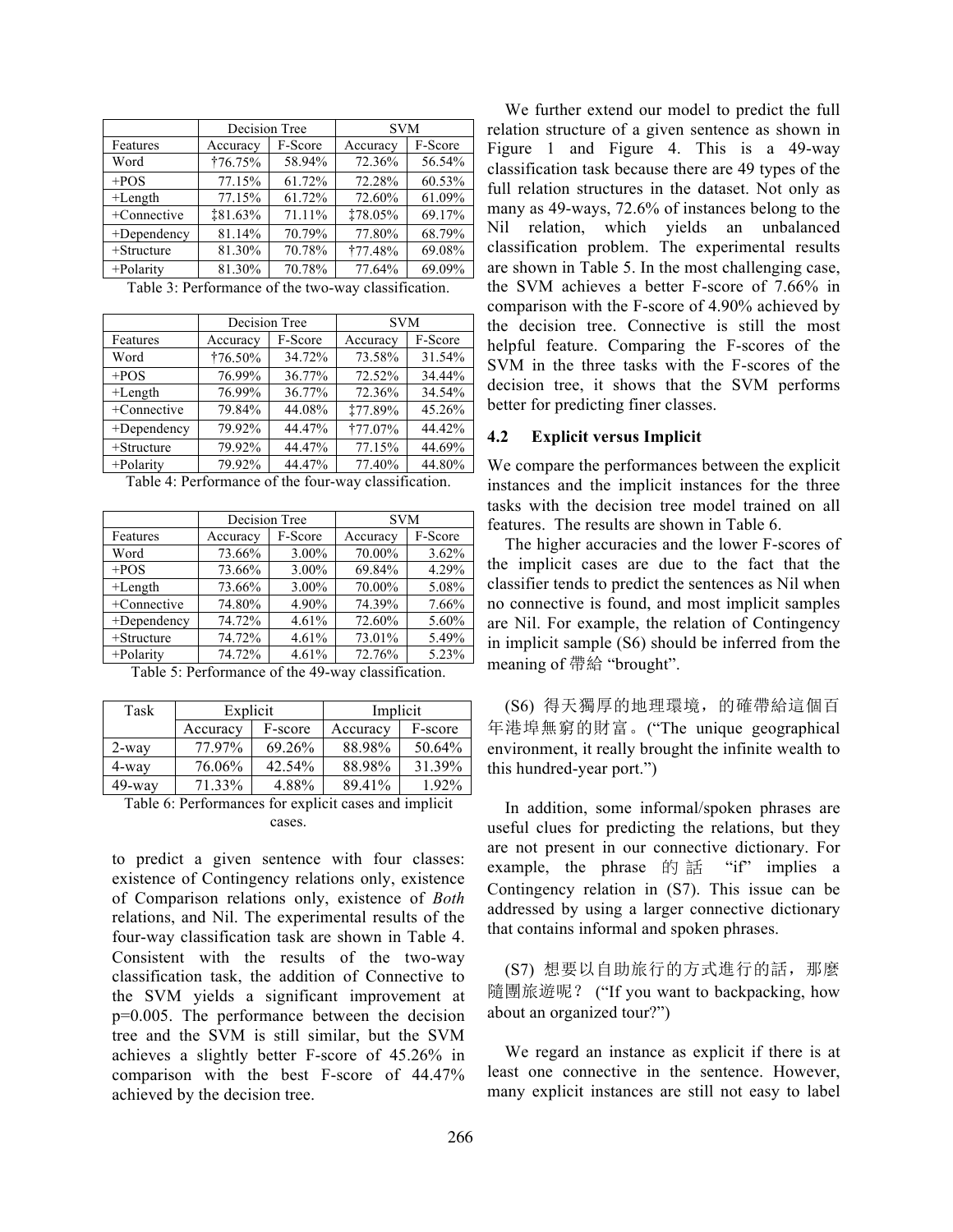even with the connectives. As a result, predicting explicit samples is much more challenging than the task of recognizing explicit discourse relations in English. One reason is the ambiguous usage of connectives as shown in (S2). The following sentence depicts another issue. The word 但是 "however" in (S8) is a connective used as a marker of an inter-sentential relation. That is, the entire sentence is one of the arguments of an intersentential Comparison relation, but it does not contain any intra-sentential relation inside the sentence itself.

(S8) 但是,操一口流利中文的傅吾康則公開 批評這種看法。("However, Fu Wu Kang, who speaks fluent Chinese, openly criticizes this opinion.")

The fact that connectives possess multiple senses is one of the important reasons for their misclassification. This issue can be addressed by employing contextual information such as the neighboring sentences.

## **4.3 Number of Clauses**

We compare the performance among the 2-clause instances, the 3-clause instances, and the 4-clause instances for the three tasks with the decision tree model trained on all the features. The accuracies (A) and F-scores (F) are reported in Table 7.

Comparing the two-way classification and the four-way classification tasks, the performance of the longer instances decreases a little in relation labeling. Although sentence complexity increases with length, a longer sentence provides more information at the same time. In the 49-way classification, the model should predict the sentence structure and the relation tags from the 49 candidate classes. The performances are greatly decreased because the feasible classes are substantially increased along with the number of clauses.

# **4.4 Contingency versus Comparison**

The confusion matrix of the decision tree model trained on all features for the four-way classification is shown in Table 8. Each row represents the samples in an actual class, while each column of the matrix represents the samples in a predicted class. The precision (P), recall (R),

| Task   | 2-Clause    |       | 3-Clause       |          | 4-Clause |       |
|--------|-------------|-------|----------------|----------|----------|-------|
|        | (%)         | (%)   | A(%)           | (%)<br>Е | (0/0)    | (%)   |
| 2-way  | 81.80       | 66.39 | 78.52          | 70.32    | 79.41    | 69.32 |
| 4-way  | 79.84       | 49.98 | 75.62          | 42.64    | 80.88    | 46.73 |
| 49-way | 80.23       | 29.62 | 70.02          | 9.56     | 69.85    | 2.25  |
| $-1$   | -<br>$\sim$ |       | - 11<br>$\sim$ | 0.120    | . .      |       |

Table 7: Performances of clauses of different lengths.

| Actual | Predicted Class |       |      |     | Performance |       |               |
|--------|-----------------|-------|------|-----|-------------|-------|---------------|
| Class  | Cont.           | Comp. | Both | Nil | (%          | R(%)  | $\frac{1}{2}$ |
| Cont.  | 61              |       |      | 131 | 81.33       | 31.28 | 45.19         |
| Comp.  |                 | 40    |      | 83  | 74.07       | 31.75 | 44.44         |
| Both   |                 |       |      |     |             |       |               |
| Nil    |                 |       |      | 882 | 80.11       | 98.22 | 88.24         |

| Table 8: Confusion matrix of the best model in the 4- |
|-------------------------------------------------------|
| way classification.                                   |

| Feature instance                                                                          | Category   | Usages |
|-------------------------------------------------------------------------------------------|------------|--------|
| The first token in the third clause is the word<br>但 "but; however"                       | Word       | 100%   |
| The first token in the second clause is the<br>word $\oplus$ "but; however"               | Word       | 99%    |
| The first token in the third clause is a single.<br>connective of Contingency             | Connective | 98%    |
| The first token in the first clause is the word<br>由於 "because; due to"                   | Word       | 96%    |
| There is at least one word $\&\oplus$ "in order to<br>avoid" in the entire sentence       | Word       | 95%    |
| The first token in the second clause is the<br>word $\overline{m}$ "moreover; while; but" | Word       | 94%    |
| The first token in the third clause is a single<br>connective of Comparison               | Connective | 93%    |
| The second clause contains a single<br>connective of Contingency                          | Connective | 92%    |
| The first token in the second clause is a<br>single connective of Contingency             | Connective | 91%    |
| The first clause contains a single connective.<br>of Contingency                          | Connective | 90%    |

Table 9: Instances of the top ten useful features for the decision tree model

and F-score (F) for each class are provided on the right side of the table. The class *Both* is too small to train the model, thus our model does not correctly predict the samples in the *Both* class. The confusion matrix shows that the confusions between the classes Contingency and Comparison are very rare. The major issue is to distinguish Contingency and Comparison from the largest class, Nil. The lower recall of the Contingency and Comparison relations also show that our model tends to predict the instances as the largest class.

# **4.5 Features**

The top ten useful feature instances reported by the decision tree model in the 49-way classification are shown in Table 9. Word and Connective provide useful information for the classification. Moreover,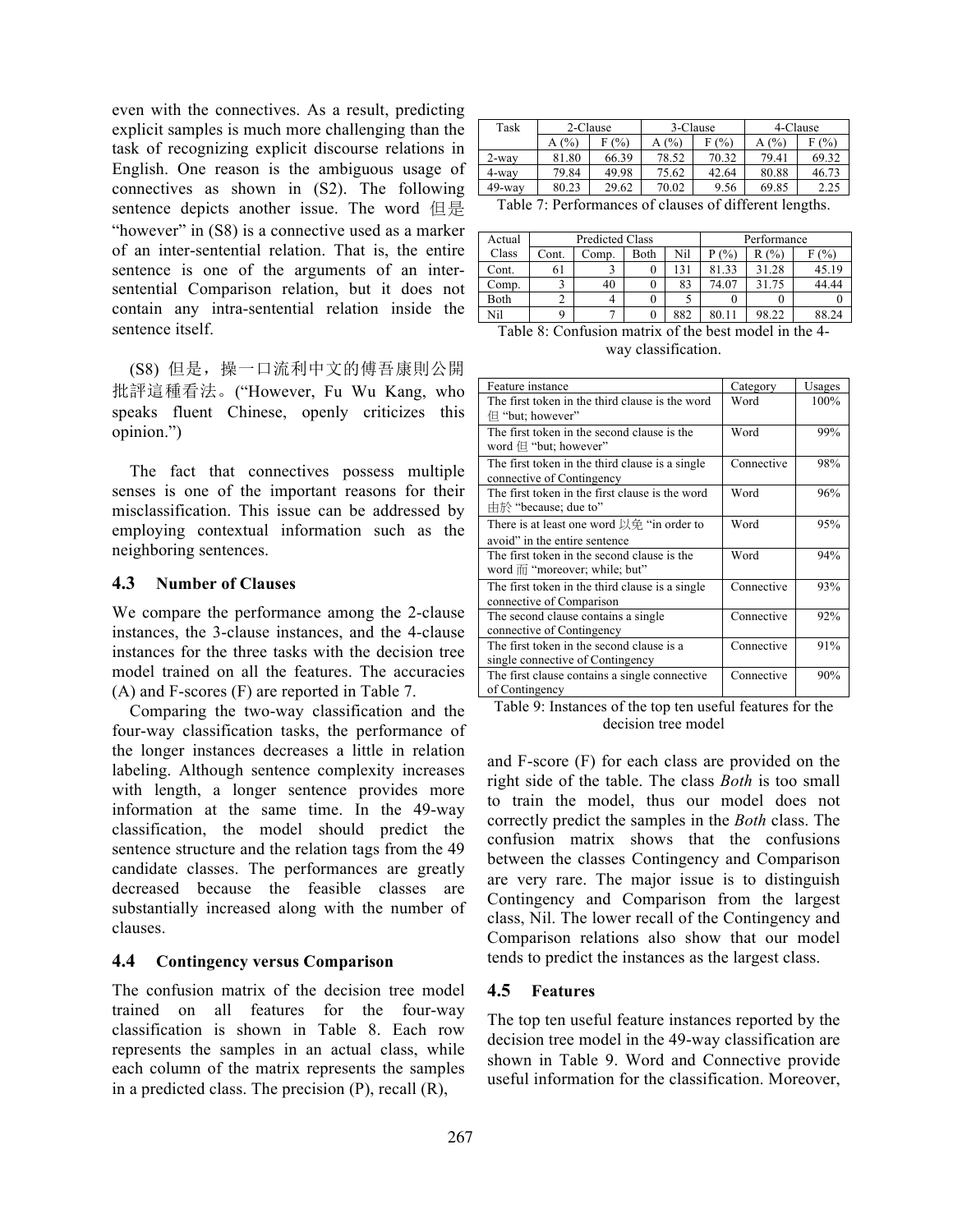seven of the ten feature instances are about the word or the connective category of the first token in each clause. This result shows that it is crucial to employ the information of the first token in each clause as distinguished features. Certain words, for example, 但 "but; however", 由於 "because; due to", and  $\overline{m}$  "moreover; while; but" are especially useful for deciding the relations. For this reason, labeling these words carefully is necessary. All the synonyms for each of these words should be clustered and assigned the same category. In addition, a dedicated extractor should be involved in accurately fetching these words from the sentence in order to reduce tokenization errors introduced by the Chinese word segmenter.

The advanced features such as Dependency, Structure, and Polarity are not helpful as expected. One possible reason is that the training data is still not enough to model the complex features. In such a case, the surface features are even more useful.

Sample (S1) shows an interesting case of the use of polarity information. The first clause of (S1) is positive (嘗試要讓長期來作為大台北後花園的 陽明山區更回歸 自 然 "tried to make the Yangmingshan area a more natural state as the long-term garden of Taipei"), the second clause of (S1) is also positive (但隨著週休二日、經濟環境 改善 "the two-day weekend and the improved economic conditions."), while the last clause of (S1) is negative (遊客帶來停車、垃圾等間接影 響卻更為嚴重 "the issues of tourists parking, garbage, and other indirect effects"). The polarity of the last clause is opposite to those of the second clause, but they do not form a Comparison relation. Instead, a Contingency relation occurs between the last two clauses. Likewise, the polarities of the first and second clauses are both positive, but a Comparison relation occurs after the first clause. In fact, we realize that this is a complex case after performing an in-depth analysis. Because the last clause plays the role of effect in the Contingency relation, the negative polarity of the last clause makes the last two clauses form a negative polarity. For this reason, a Comparison relation occurs between the first argument with positive polarity and the second argument (i.e., the last two clauses) with negative polarity without a doubt. The polarity diagram of sample (S1) is shown in Figure 6.



Figure 6: Polarity diagram of (S1).

Overall, the interaction among structure, relation, and polarity is complicated. The surface polarity information we extract by using the sentiment dictionary-based algorithm does not capture such complexity well. A dedicated structure-sensitive polarity tagger will be utilized in future work.

# **5 Conclusion and Future Work**

In this paper, we addressed the problem of intrasentential Contingency and Comparison relation detection in Chinese. This is a challenging task because Chinese sentences tend to be very long and therefore contain more clauses. To tackle this problem, we constructed a moderate-sized corpus and proposed a learning-based approach that achieves accuracies of 81.63%, 79.92%, and 74.80% and F-scores of 71.11%, 45.26%, and 7.66% in the two-way, the four-way, and the 49 way classification tasks, respectively.

From the experiments, we found that performance could be significantly improved by adding the Connective feature. The next step is to enlarge the connective dictionary automatically by a text mining approach, in particular with those informal connectives, in order to boost performance. The advanced features such as Dependency, Structure, and Polarity are not as helpful as expected due to the small size of the corpus. In future work, we plan to construct a large Chinese discourse Treebank based on the methodology proposed in Section 2 and release the corpus to the public.

Naturally, the intra-sentential relations are important cues for discourse relation detection at the inter-sentential level. How to integrate cues from these two levels will be investigated. Besides, relation labeling and structure prediction are tackled at the same time with the same learning algorithm in this study. We will explore different methods to tackle the two problems separately to reduce the complexity.